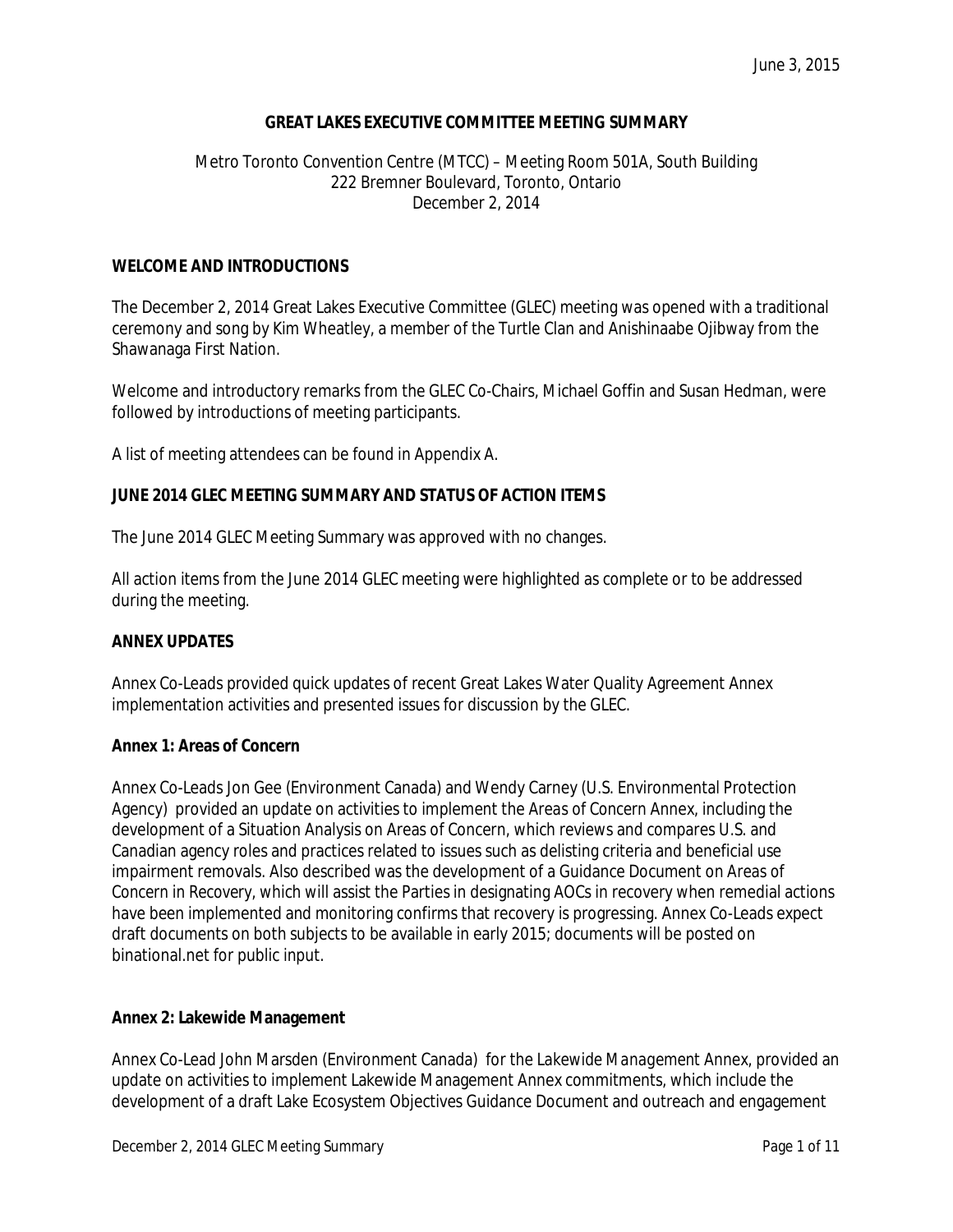plans. The Co-Leads also noted that the first Lakewide Action and Management Plan (LAMP) Report, on Lake Superior, would be issued in 2015 and that the Annex's time-bounded commitment to develop a Nearshore Framework was on-track for 2016.

Annex Co-Lead Chris Korleski (U.S. EPA) discussed LAMP-related governance and reporting. The Co-Leads' preliminary recommendation was that a LAMP Partnership be established for each lake. Each Partnership would consist of a LAMP Working Group, to work on lake-specific interests/tasks/issues, and a LAMP Senior Management Committee, which would be convened for specific tasks such as the provision of guidance and direction. GLEC members were asked to send comments on lakewide governance to the Annex Co-Leads for consideration as they continue to refine their recommendations. Also discussed was the recommended reporting structure for future LAMP reports. It was proposed that future LAMP reports be clear and concise; include a short summary document as well as a technical document; and be focused on the 7 management actions outlined in the Lakewide Management Annex. This approach will be piloted for Lake Superior's LAMP and GLEC member organizations were encouraged to participate in its development.

# **Annex 3: Chemicals of Mutual Concern**

Annex Co-Lead Vincenza Galatone (Environment Canada) presented an update on activities to implement *Chemicals of Mutual Concern* Annex commitments including current efforts to evaluate and recommend Chemicals of Mutual Concern and the development of a process by which nongovernmental stakeholders could nominate chemicals for consideration as candidate Chemicals of Mutual Concern. It is expected that the first set of Chemicals of Mutual Concern will be presented to GLEC for discussion in May 2015.

# **Annex 4: Nutrients**

Annex Co-Leads Susan Humphrey (Environment Canada) and Tinka Hyde (U.S. EPA) provided an update on activities to deliver on *Nutrients* Annex commitments with a focus on the time-bounded commitment to develop updated phosphorus targets for Lake Erie by 2016. A webinar for GLEC members is planned for May 2015, followed by public engagement proposed from June to August 2015 to seek input related to the draft phosphorus targets and objectives, which are to be finalized by February 2016.

Additional presentations included: 1) highlights of the efforts of Canadian federal and provincial agencies to review the ability of domestic policy mechanisms to achieve the to-be-established phosphorus objectives; 2) a summary from the Ohio EPA (Craig Butler) on the Toledo drinking water incident in August 2014; and 3) presentations from the U.S. EPA (Peter Gravett) and Health Canada (John Cooper) on domestic and binational efforts to develop drinking water guidelines and advisories for microcystin and other algal toxins.

# **Annex 5: Discharges from Vessels**

Annex Co-Leads Chris Wiley (Transport Canada) and Lorne Thomas (U.S. Coast Guard), of the *Discharges from Vessels* Annex, provided an update on Transport Canada's and the U.S. Coast Guard's activities related to ballast water regulation. They noted the expected upcoming ratification of the International Maritime Organization's Ballast Water Convention. They also noted that while the transportation of heavy and Bakken crude on the Great Lakes currently does not occur, if and when it does, Transport Canada and U.S. Coast Guard regulations would apply to the transport. The Co-Leads will use the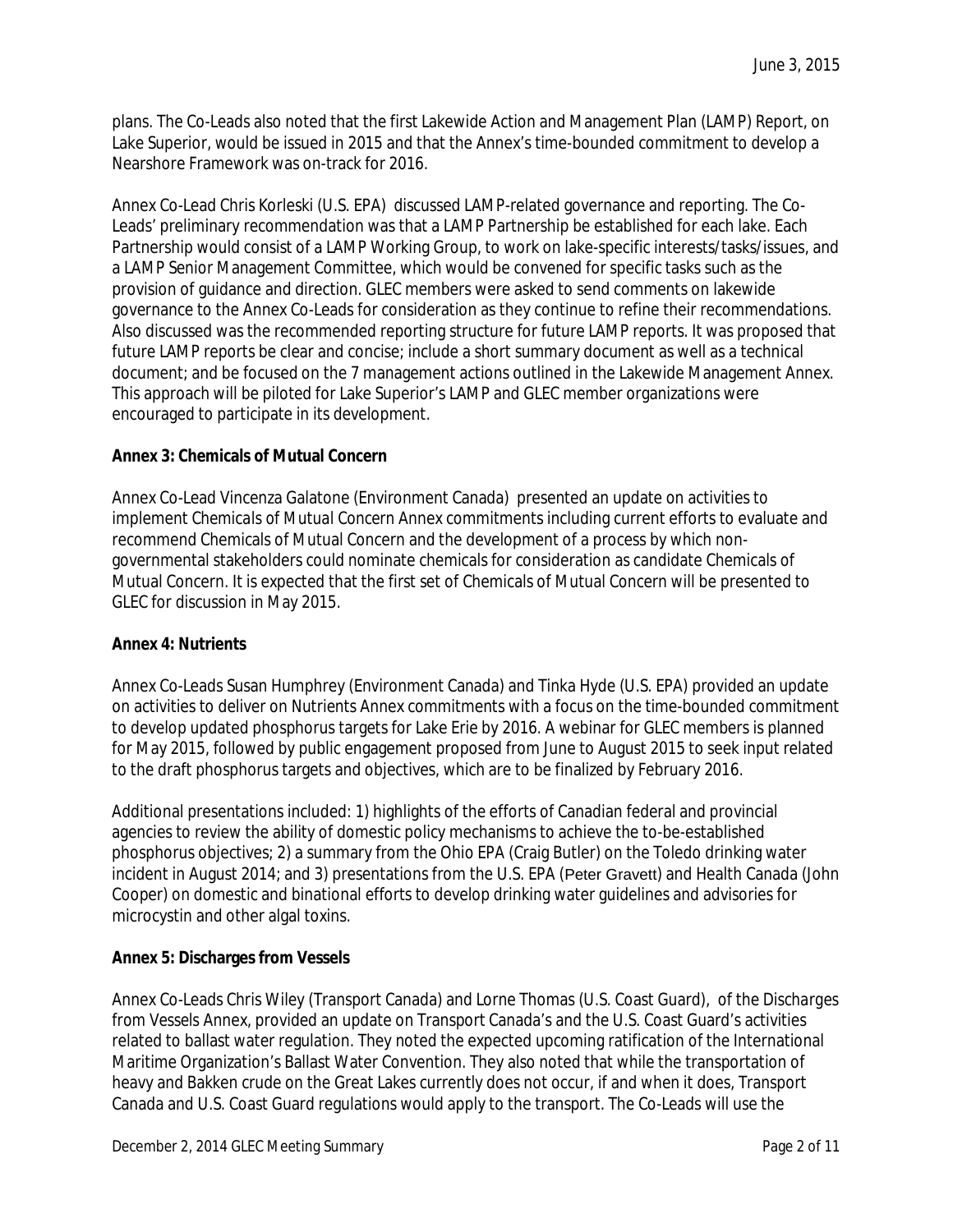upcoming annual Great Lakes Waterways Conference in February 2015 as an opportunity to engage in outreach and education to meet Annex commitments.

In addition, U.S. EPA presented information on current and future potential "No Discharge Zones" for U.S. waters of the Great Lakes. Under the Clean Water Act, states may request U.S. EPA to establish vessel sewage no-discharge zones if necessary to protect and restore water quality. Consideration of new zones reflects U.S. EPA's interest in all sources of nutrient loadings to the Great Lakes. U.S. EPA continues to investigate the issues related to implementing additional zones, including possible impacts on shipping.

# **Annex 6: Aquatic Invasive Species**

Annex Co-Lead Gavin Christie (Fisheries and Oceans Canada) , and Michael Hoff on behalf of the U.S. Annex Co-Lead, Todd Turner (U.S. Fish and Wildlife Service), provided an update of the activities being undertaken by the Parties and other responsible entities that support commitments in the *Aquatic Invasive Species* Annex. This update included information about the risk assessments being undertaken on various pathways such as shipping, recreational boating, and illicit trade; new AIS-related regulations being proposed or implemented by Ontario, Canada and the U.S.; new management tools such as the Great Lakes Commission's software to assess the availability of invasive species via internet sales; risk assessment efforts of specific species; and a gap analysis of aquatic invasive species (AIS) education and outreach efforts.

A description of activities being undertaken to meet the time-bounded commitment to develop and implement an early detection and rapid response initiative was presented. Efforts are underway on all components of the initiative, including the development of species watch lists, the identification of priority surveillance locations, the development of surveillance monitoring and information sharing protocols, and the coordination of domestic and binational response actions. Annex Co-Leads indicated that the GLWQA commitment to develop and implement an early detection and rapid response initiative is being met by leveraging efforts of federal government agencies (DFO, USFWS, and U.S. EPA), provinces, states, the International Joint Commission, and the Great Lakes Commission and its Great Lakes Aquatic Nuisance Species Panel. The Early Detection and Rapid Response Initiative will continue to be refined and enhanced by implementing agencies.

# **Annex 7: Habitat and Species**

Annex Co-Leads Susan Humphrey (Environment Canada) and Lynn Lewis (U.S. Fish and Wildlife Service), provided an update on key activities related to commitments outlined in the *Habitat and Species* Annex, including: work toward establishing a baseline of existing habitat in order to establish a target for net habitat gain and measure future progress; development of a public outreach presentation on native habitat and species; coordination with other Annex Subcommittees; and work underway on a gap analysis of programs and binational collaboration efforts to address habitat and species.

Annex Co-Leads discussed the time-bounded commitment to complete development and begin implementation of Lake-specific biodiversity conservation strategies for each Lake. Development of Biodiversity Conservation Strategies have been completed for Lake Ontario, Lake Erie, Lake Huron and Lake Michigan, and the Lake Superior Strategy is expected to be completed shortly. Annex Co-Leads indicated that the commitment to have biodiversity conservation strategies in place for each lake will be met in February 2015. The Annex Co-Leads acknowledged that the development of biodiversity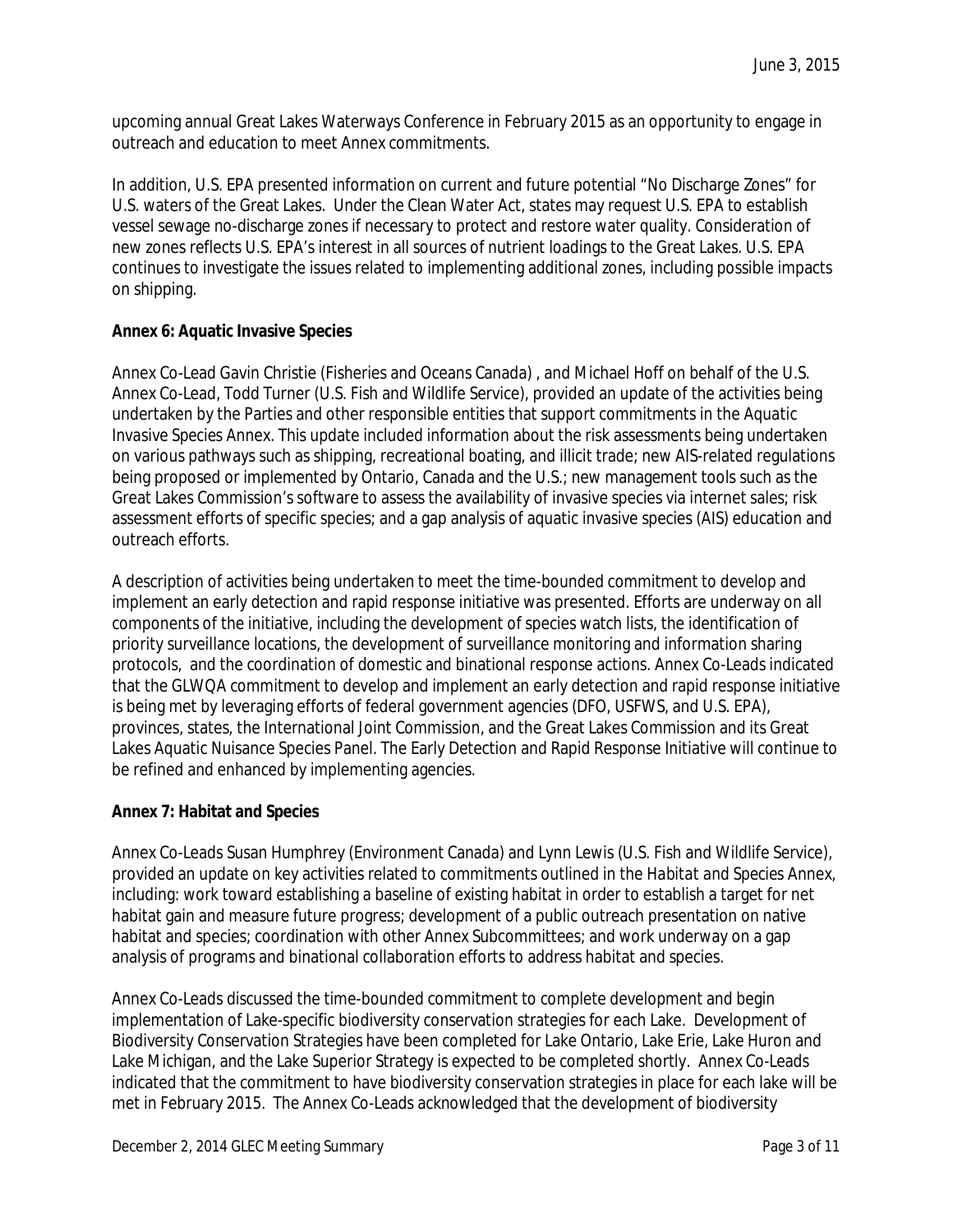strategies involved significant collaborative effort amongst many government and non-government partners, with significant stakeholder and public input. Lake Partnership agencies will continue to identify and implement priority actions identified through Lake-specific strategies as appropriate. Examples of implementation activities were described for each Great Lake.

# **Annex 8: Groundwater**

Annex Co-Lead Dale Van Stempvoort (Environment Canada) presented the *Groundwater* Annex implementation update which focused on the time-bounded commitment to publish a Groundwater Science Report that will assist in understanding and managing groundwater and its impacts on the Great Lakes. The development of the draft report is well underway and is expected to be available to GLEC and posted for public input by February 2015.

### **Annex 9: Climate Change Impacts**

Wendy Leger (Environment Canada), on behalf of the *Climate Change Impacts* Annex Co-Leads Al Pietroniro (Environment Canada) and Doug Kluck (U.S. National Oceanic and Atmospheric Administration), provided an update on the quarterly publication of the binational "Quarterly Climate Impacts and Outlook", discussions with the Annex Subcommittees supporting other Annexes regarding climate change impacts information needs and discussions with other stakeholder groups.

A project to analyze the state of Great Lakes climate change science and creation of a database of climate change projections and information was highlighted that would identify recent research; identify trends, agreement and confidence in climate change science; and could be used to help prioritize climate change science needs for the other Annexes. This project is anticipated to be completed by March 2015.

### **Annex 10: Science**

Annex Co-Lead Carl Richards (U.S. EPA) provided an update on activities of the *Science* Annex Subcommittee, including: 1) efforts to coordinate science-related issues across all GLWQA annexes; 2) an update on lake-specific science and monitoring undertaken through the Cooperative Science and Monitoring Initiative; 3) gathering input on data management and data sharing needs from the other Annex Subcommittees; and exploring the role of Traditional Ecological Knowledge in GLWQA activities.

On behalf of the *Science* Annex Co-Leads, Nancy Stadler-Salt (Environment Canada) and Paul Horvatin (U.S. Environmental Protection Agency) presented a suite of proposed Great Lakes Indicators, to be used to develop the State of the Great Lakes Report in 2016. The proposed indicators were aligned to the nine General Objectives of the 2012 GLWQA to allow reporting against these objectives. The indicators were developed taking into consideration a comprehensive review of past State of the Lakes Ecosystem Conference (SOLEC) Indicators and the eco-indicators recommended by the International Joint Commission.

Carl Richards also provided an overview of new monitoring coordination efforts for Lake Superior being led by U.S. EPA.

# **2012 GLWQA ARTICLE 6 NOTIFICATION**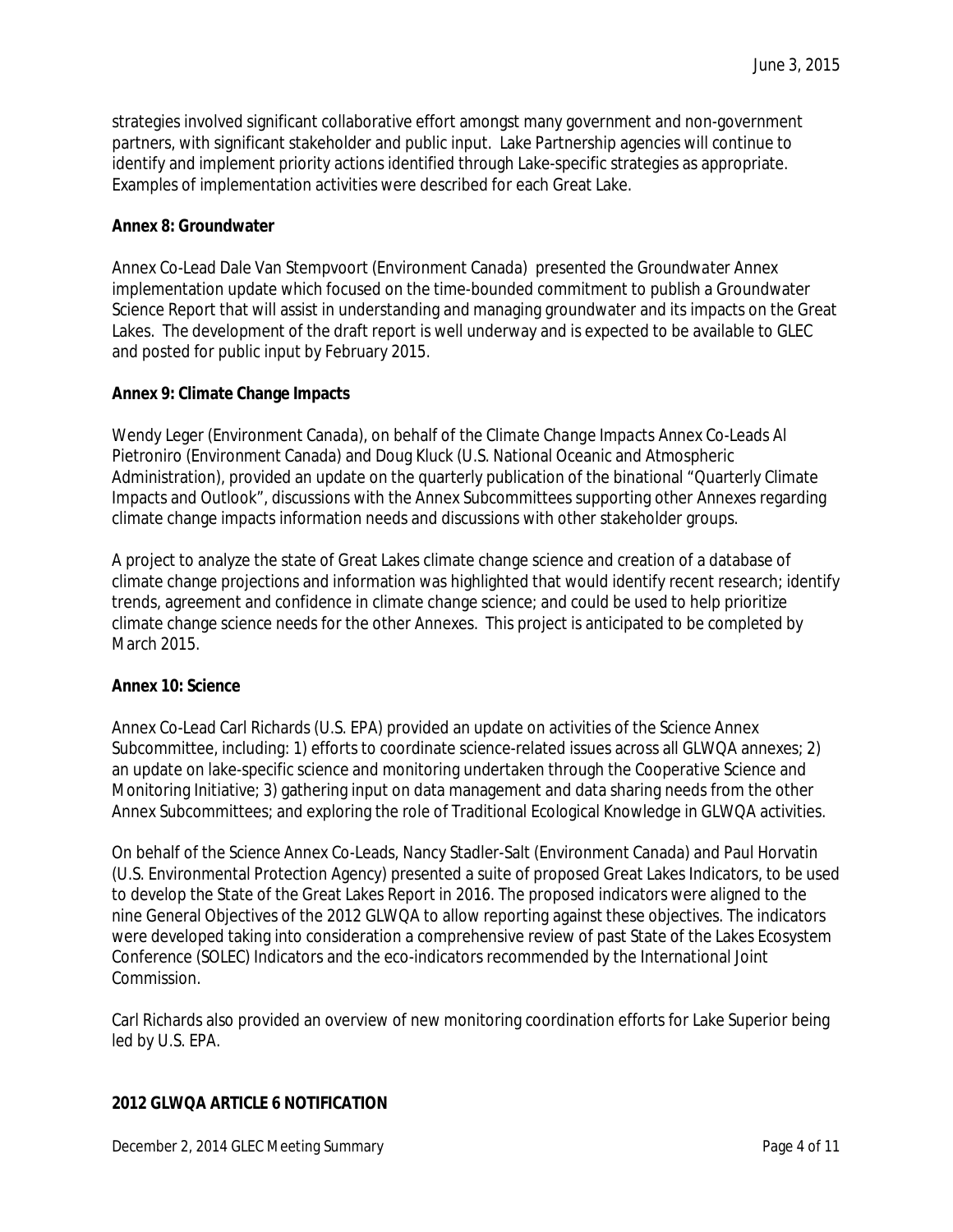Jennifer McKay (Environment Canada) and Cam Davis (U.S. EPA) presented a notification process to help implement Article 6 (c) of the 2012 GLWQA. Article 6 (c) commits Canada and the U.S. to notify each other, through the Great Lakes Executive Committee, of planned activities that could lead to a pollution incident or that could have a significant cumulative impact on the waters of the Great Lakes. It was agreed that the Parties, GLEC members and observers could start implementing the notification process immediately and that the GLEC Secretariat begin issuing quarterly invitations to submit notifications. It was agreed that GLEC members and observers may submit suggested notifications at any time. Further, it was recommended that the process be considered draft until the next GLEC meeting in June.

# **NEWS FROM MEMBERS**

The following GLEC members provided news or updates:

- Michael Goffin (Environment Canada) reported that in the first year of a \$50 million National Wetland Conservation Fund established under the Government of Canada's National Conservation Plan, a total of \$1.5 million was allocated to 17 projects in the Great Lakes basin.
- Dave Burden (Fisheries and Oceans Canada) outlined changes to federal fisheries protection including: focusing on sustainability of fisheries and managing key threats; stopping duplicative activities; pursuing enforcement and penalties through an environmental damages fund; notification of serious harm to fish or impact to Aboriginal fisheries; regulations; preventing AIS introduction and controlling their spread.
- Robert Fleming (Ontario Ministry of the Environment and Climate Change) provided an update on: work by Ontario related to nutrient management; regulation of intrabasin transfers; and the conclusion of negotiations by Canada and Ontario for a new Canada-Ontario Agreement on Great Lakes Water Quality and Ecosystem Health, which is in the final stages of approvals.
- Andrew McAllister (Canadian Nuclear Safety Commission) highlighted the Fisheries and Oceans Canada-Canadian Nuclear Safety Commission Memorandum of Understanding outlining areas for cooperation and administration of the Fisheries Act, and noted that the Joint Review Panel hearings for the Deep Geologic Repository extended over 53 days and that the Panel received over 1900 submissions. The Panel is currently writing the Environmental Assessment report, which is due by May 6, 2015.
- Jennifer Danahy (on behalf of City of Ajax, Ontario) noted the presence of nuisance algae (*cladophora*) along the Ajax waterfront and highlighted work undertaken by the City to study the impacts of nuisance algae and determine phosphorus load reductions necessary for the city to address the problem.
- Susan Hedman (U.S. EPA) provided an update on the second Great Lakes Restoration Initiative Action Plan; the delisting of the Deer Lake Area of Concern and the White Lake Area of Concern; and the completion of management actions required to complete clean-up work at the Ashtabula River, Sheboygan River, Waukegan Harbor Areas of Concern.
- Jan Miller (U.S. Army Corps of Engineers) provided an update on the Chicago Area Waterway System (CAWS) electric barriers; the status of Great Lakes Mississippi River Interbasin Study; and updates on projects under GLRI, including evaluation of AIS technology, removal of 3 dams, and ongoing work with AOCs and sediment issues*.*
- Deborah Lee (National Oceanic and Atmospheric Administration) noted NOAA's expanded Harmful Algal Blooms program; including satellite imagery and near-real time microcystin monitoring*.*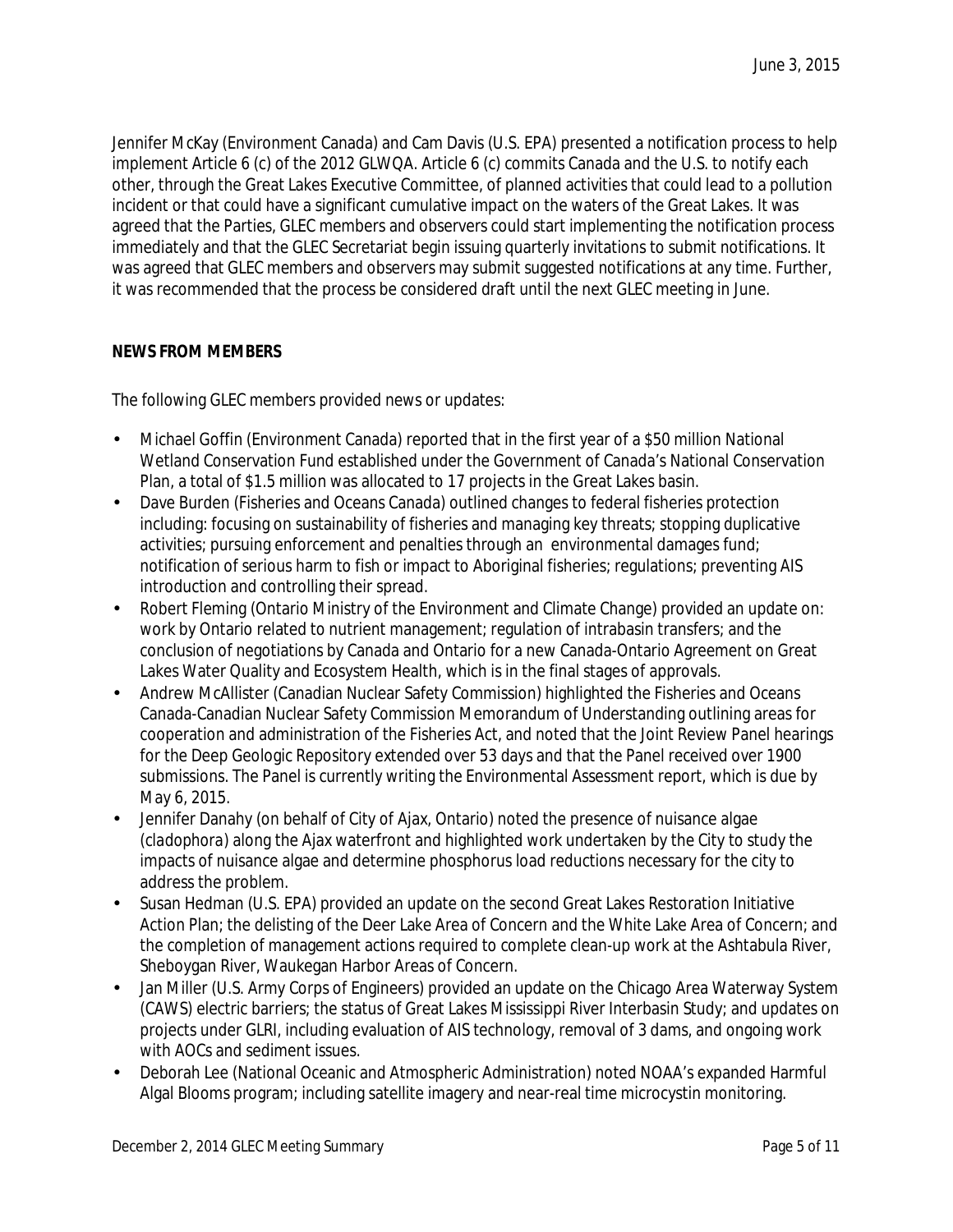- Dave Ullrich (Great Lakes and St. Lawrence Cities Initiative) highlighted cities' interest and efforts regarding climate adaptation, phosphorus and energy transport.
- Jim Zorn (Great Lakes Indian Fish & Wildlife Commission) expressed appreciation to the GLEC for their attention to Traditional Ecological Knowledge and stressed the importance of its incorporation and application in the implementation of the GLWQA*.*
- Jessica Tarbell (St. Regis Mohawk Tribe) provided an update on successes of the 2012-14 field studies and findings from GLRI funded projects in the St. Lawrence River AOC and how these results will support Mohawk cultural restoration initiatives, and future fishery monitoring with a multijurisdictional approach. She expressed interest in transboundary monitoring of the Grasse River Superfund Site.
- John Linc Stine (Minnesota Pollution Control Agency) provided an update on the St. Louis River AOC, where the first of 9 BUIs was removed.
- Joan Matthews (U.S. EPA) provided an update on Lake Ontario LAMP activities, Buffalo River and Rochester Embayment AOCs, and notification of a planned state hazardous waste facility.
- Don Zelazny (New York State Department of Environmental Conservation) provided an update on New York activities relating to Aquatic Invasive Species Annex 6, including updates to their State AIS Management Plan, and state initiatives relating to climate change adaptation.
- Timothy Bruno (Pennsylvania Department of Environmental Protection) noted several nutrientsrelated activities: Pennsylvania Lake Erie Harmful Algal Bloom Task Force's monitoring and response strategy, new real-time monitoring of algae in water intakes, and Best Management Practices for grape owners.
- Jon Allan (Michigan Department of Environmental Quality) provided information on beach monitoring for *e. coli*, and invasive species management.

# **COMMENTS FROM COMMISSION REPRESENTATIVES**

Comments were provided from the following Commission representatives:

- Gordon Walker (International Joint Commission, Canada) introduced Trish Morris as the new Great Lakes Regional Office Director and provided comments on the IJC 2012-2015 Priorities including indicators, the Lake Erie Ecosystem Priority (LEEP) Report issued in February 2014; planning for the *Triennial Assessment of Progress Report*; activities on Great Lakes water levels and flows including Plan 2014, the Proposal for Lake Ontario and St. Lawrence River Regulation; the role of the new Great Lakes–St. Lawrence River Adaptive Management (GLAM) Committee in overseeing the monitoring, modeling and assessment of the regulation plans for Lake Superior and Lake Ontario; and an interest in ensuring that the climate change science work conducted in relation to the Commission's water level regulation supports GLWQA implementation.
- Bob Lambe (Great Lakes Fishery Commission) provided an update of activities under the Landscape Conservation Cooperative to address the issue of aquatic connectivity, including balancing the benefits of increased connectivity with the risks of aquatic invasive species movement; coordinating response activities to invasive species among fishery agencies in support of commitments in the *Aquatic Invasive Species* Annex; working on updating GLFC ecosystem objectives, and recognizing the connection between this work and Annex 2 Lake Ecosystem Objectives and the Nearshore Framework.
- Tim Eder (Great Lakes Commission) provided an update on Commission activities related to the *Aquatic Invasive Species* Annex including: the web crawler software that searches for unwanted AIS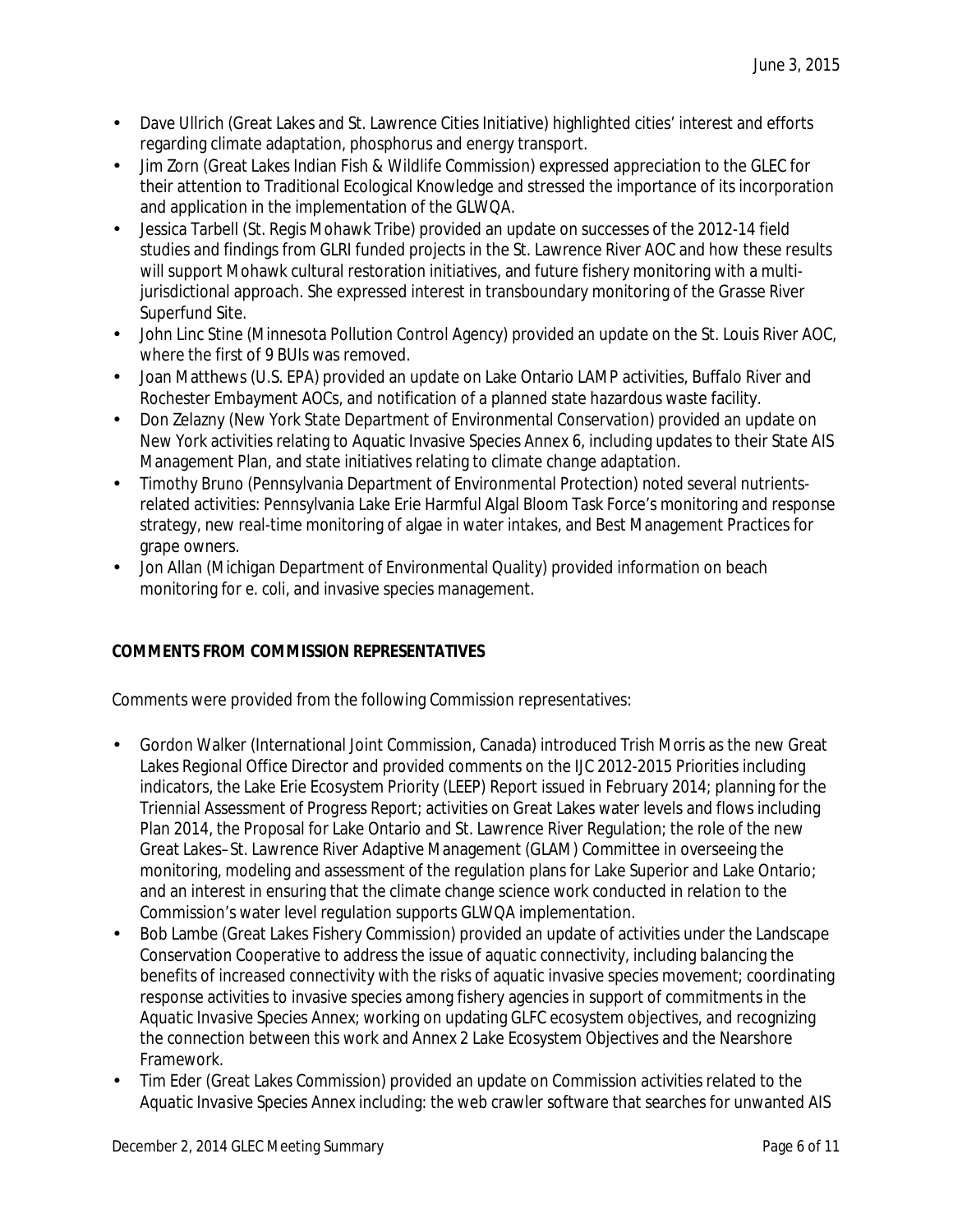sales and shipment into the Great Lakes region; a collaborative for the management of Phragmites; and a new Invasive Mussel Collaborative addressing control efforts for zebra and quagga mussels. The Commission has also established a nutrient working group to develop new and refine existing practices, programs and policies and to explore and advance market-based and other cost-effective incentive programs.

# **OBSERVER COMMENTS**

Comments were provided from the following observers:

- John Jackson stressed the importance of public engagement under the 2012 GLWQA and noted that while binational.net is an important tool for engagement, more is needed. Mr. Jackson also expressed support for continuation of "forums" for each of the Great Lakes.
- Josh Ingribelli (Invasive Species Centre) provided an update on: the Centre's new Asian carp website, [www.asiancarp.ca,](http://www.asiancarp.ca/) which includes webinars with subject matter experts; work with Fisheries and Oceans Canada and the Ministry of Natural Resources and Forestry to enhance outreach, early warning, and response activities; and the release of the Centre's annual report.
- Kathryn Buckner (Council of Great Lakes Industries) commented that the process in place under the Chemicals of Mutual Concern Annex to designate Chemicals of Mutual Concern should be allowed to play out and that the chemicals currently being considered should be objectively assessed using this process in a fair way.

# **ACTION ITEMS**

It was decided that:

- *Areas of Concern* Annex Co-Leads will make available: 1) a draft *AOC in Recovery Guidance Report* on binational.net by March 2015 for public input; and 2) make available a draft *Situation Analysis Report on Areas of Concern* on binational.net by April 2015 for public input.
- *Lakewide Management* Annex Co-Leads will return at next GLEC meeting with (1) a Lake Ecosystem  $\mathbf{r}$ Objectives Guidance Document; (2) a draft Nearshore Framework; and (3) a draft Lake Superior LAMP.
- *Chemicals of Mutual Concern* Annex Co-Leads will post on binational.net the binational process criteria used to evaluate and recommend Chemicals of Mutual Concern and the process by which non-governmental stakeholders can nominate chemicals for consideration as candidate Chemicals of Mutual Concern.
- *Nutrients* Annex Co-Leads will present draft revised phosphorus objectives for Lake Erie to GLEC in  $\mathbf{r}$ May 2015.
- *Aquatic Invasive Species* Annex Co-Leads will develop a write-up of the Early Detection and Rapid Initiative for binational.net.
- *Habitat and Species* Annex Co-Leads will announce on binational.net the achievement of the commitment to develop and implement lakewide habitat and species protection and restoration conservation strategies by 2015.
- *Groundwater* Annex Co-Leads will provide the draft Groundwater Science Report to GLEC by February 2015 and post the draft for public comment on binational.net when available.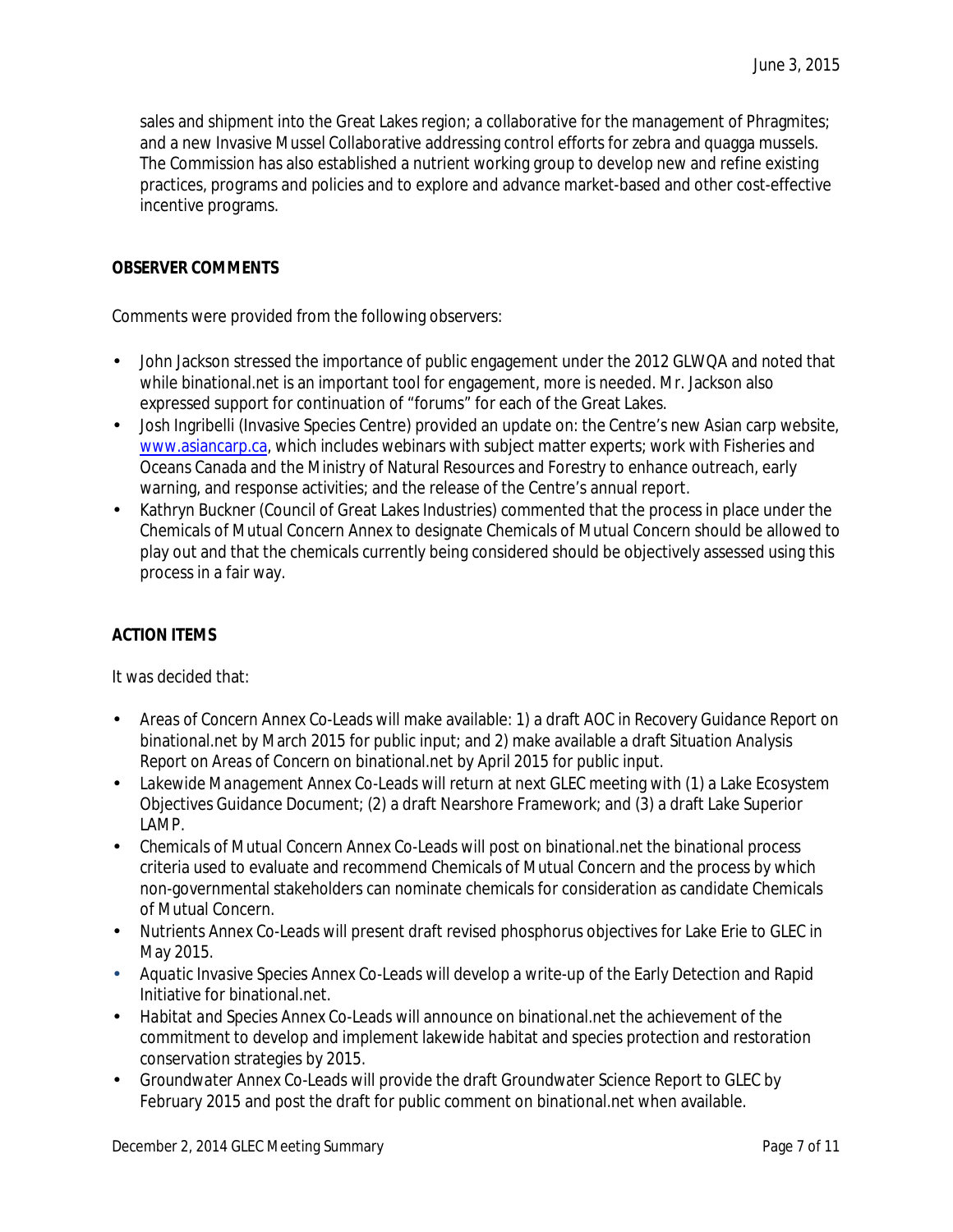$\mathcal{L}^{\pm}$ All Annex Co-Leads will provide input to the *Climate Change Impacts* Annex Co-Leads regarding their climate change science needs and how the information from the *Analysis of Great Lakes Climate Change Science* can best be used; *Climate Change Impacts* Annex Co-Leads to make available the final *Analysis of Great Lakes Climate Change Science* and visualization of this data by end of January 2015.

# **NEXT MEETING & ADJOURNMENT**

The next Great Lakes Executive Committee meeting is tentatively scheduled for June 24 to 25, 2015 in Chicago.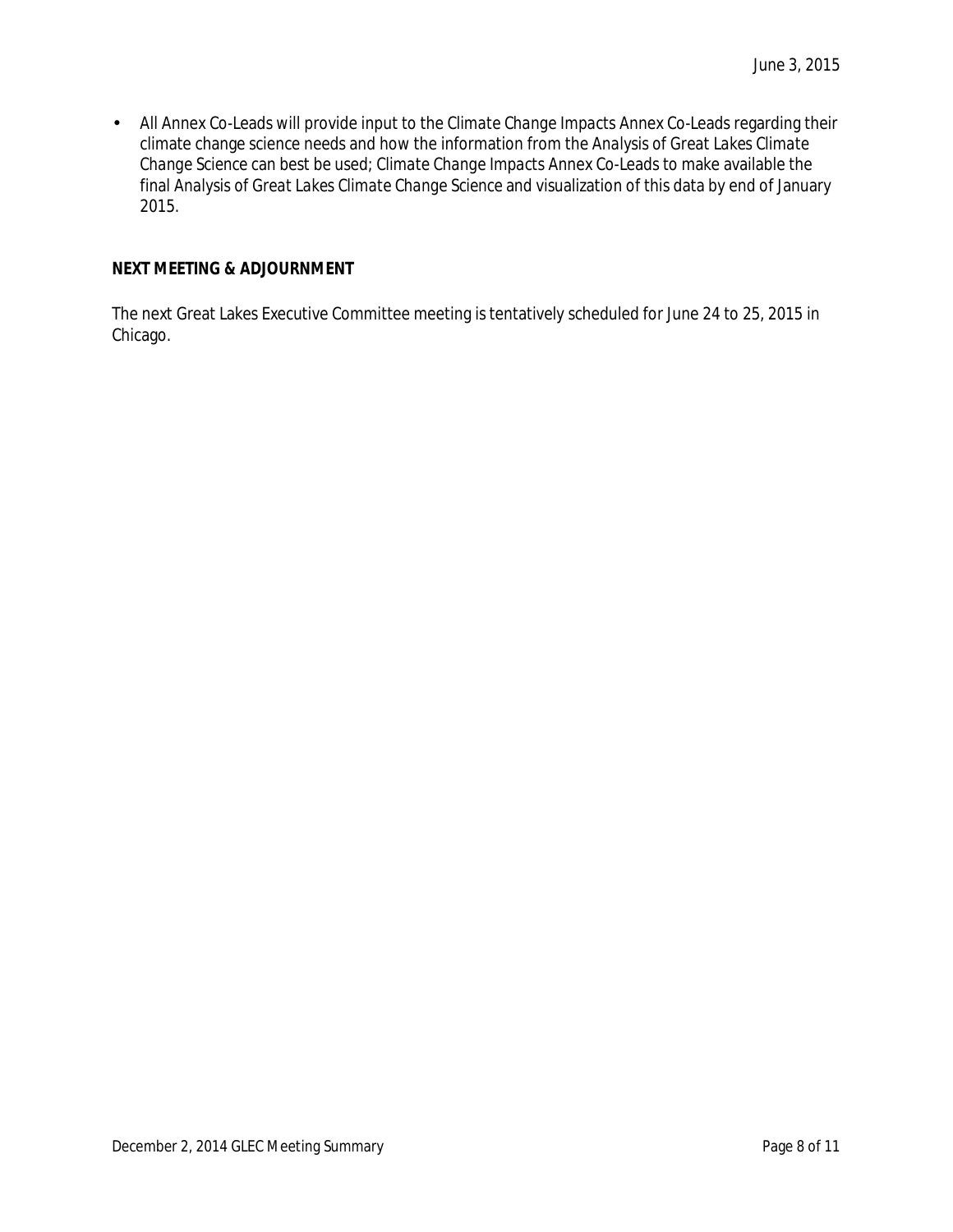# **Appendix A**

## **December 2, 2014 GLEC MEETING PARTICIPANTS**

## **Canadian Participants**

- 1. Sean Backus, Section Manager, Great Lakes Water Quality Monitoring, Environment Canada
- 2. Lesley Baker, Regional Manager Environmental Services, Public Works and Government Services Canada
- 3. Sharon Bailey, Director, Food Safety & Environmental Management Branch, Ontario Ministry of Agriculture, Food & Rural Affairs
- 4. Dave Burden, Regional Director General, Fisheries and Oceans Canada
- 5. Mark Burrows, Acting Director, Great Lakes Regional Office, International Joint Commission
- 6. Bill Carr, Senior Manager, International Relations Policy, Office of International Relations & Protocol, Ministry of Intergovernmental Affairs
- 7. Gavin Christie, Fisheries and Oceans Canada
- 8. John Cooper, Director, Water & Air Quality Bureau, Health Canada
- 9. Jennifer Danahy
- 10. Bob Duncanson, Executive Director, Georgian Bay Association
- 11. Robert Fleming, Assistant Deputy Minister, Integrated Environmental Policy Division, Ontario Ministry of the Environment and Climate Change
- 12. Bonnie Fox, Manager, Policy and Planning, Conservation Ontario
- 13. Vincenza Galatone, Executive Director, Chemicals Management Division, Environment Canada
- 14. Jon Gee, Manager, Great Lakes Areas of Concern, Environment Canada
- 15. Michael Goffin, Regional Director General, Environment Canada
- 16. Nancy Goucher, Water Program Manager, Environmental Defence
- 17. Susan Humphrey, Associate Regional Director General, Ontario, Environment Canada
- 18. Josh Ingribelli, Asian Carp Program Officer, Invasive Species Centre
- 19. Courtney Jackson, Aamjiwnaang First Nation
- 20. John Jackson, Citizen Activist
- 21. Jennifer Keyes, Manager, Great Lakes & Water Policy Section, Ontario Ministry of Natural Resources & Forestry
- 22. Savitri Jetoo, McMaster University
- 23. Maxine Kingston, Director, Agriculture and Agri-Food Canada
- 24. Gail Krantzberg, Professor and Director, Centre for Engineering and Public Policy, McMaster **University**
- 25. Ash Kumar, Senior Policy Advisor, Great Lakes Environment Office, Environment Canada
- 26. Robin Lessard , Northern Ontario Field Unit Superintendent, Parks Canada
- 27. Wendy Leger, Water Resources Project Coordinator, Environment Canada
- 28. Madhu Kapur Malhotra, Senior Policy Advisor, Great Lakes Office, Land and Water Policy Branch, Ontario Ministry of the Environment and Climate Change
- 29. John Marsden, Manager, Great Lakes Issue Management and Reporting Section, Environment Canada
- 30. Catherine Masson, Consultant
- 31. Andrew McAllister, Acting Director, Canadian Nuclear Safety Commission
- 32. Dan McDermott, Sierra Club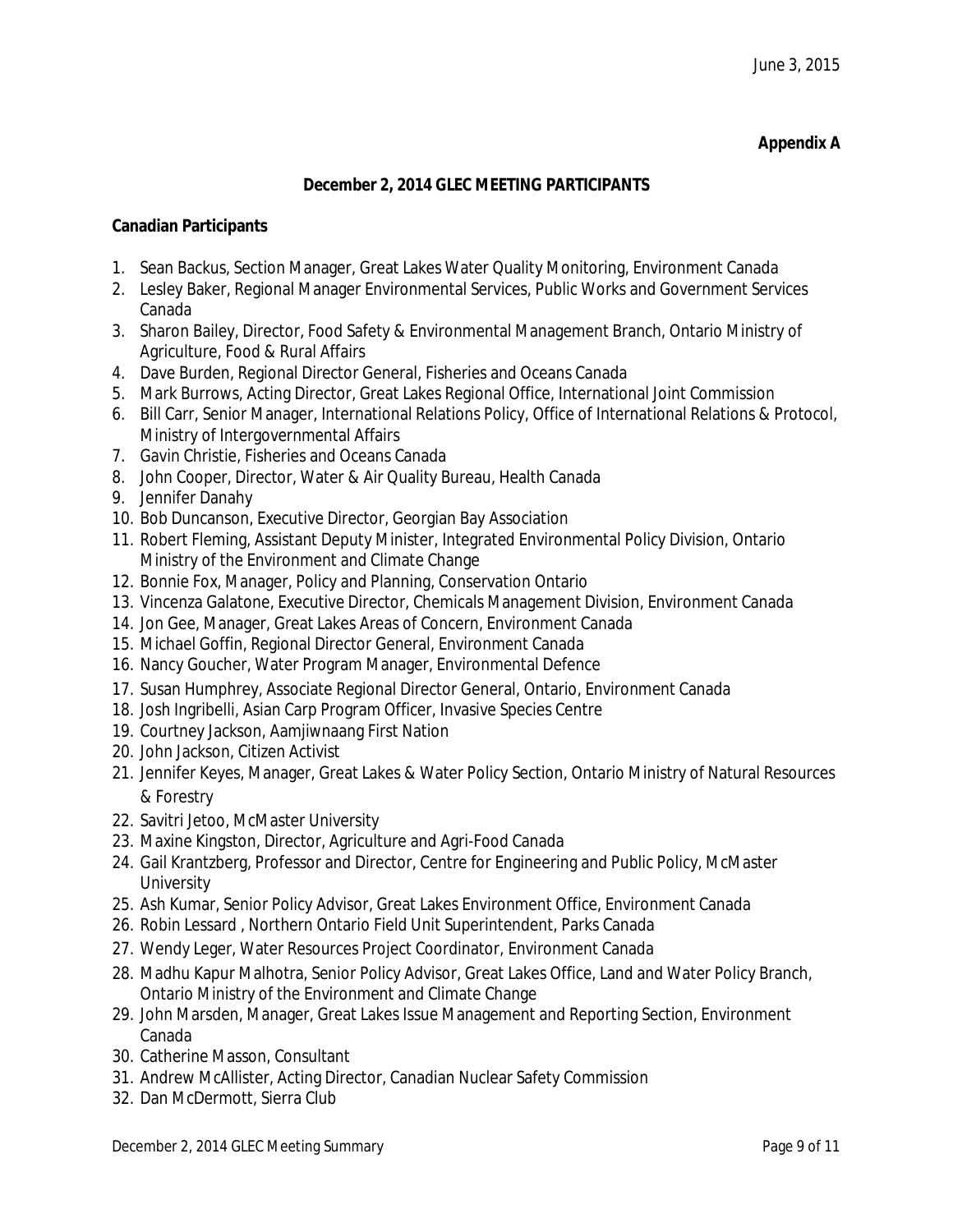- 33. Jennifer McKay, Manager, Great Lakes Environment Office, Environment Canada
- 34. Felicia Minotti, Senior Policy Advisor, Foreign Affairs, Trade and Development Canada
- 35. David Nanang, Natural Resources Canada
- 36. Carolyn O'Neill, Manager, Great Lakes Office, Land and Water Policy Branch, Ontario Ministry of the Environment and Climate Change
- 37. Dan Pujdak, Senior Policy Advisor, Chiefs of Ontario
- 38. Richard Raeburn-Gibson, Regional Director, Eastern Region, Ontario Ministry of Environment and Climate Change
- 39. Sarah Rang, Ontario Ministry of Environment and Climate Change
- 40. Jim Richardson, Director, Environmental Management Branch, Food Safety and Environment Division, Ontario Ministry of Agriculture, Food and Rural Affairs
- 41. Christine Rogers, Environment Consultation Worker, Aamjiwnaang First Nation
- 42. Ranissah Samah, Senior Policy Advisor, U.S. Affairs , Office of International Relations & Protocol, Ontario Cabinet Office
- 43. Nancy Stadler-Salt, Environment Canada
- 44. David Sweetnam, Executive Director, Georgian Bay Forever
- 45. Carla Torchia, Senior Policy Advisor, Great Lakes Environment Office, Environment Canada
- 46. Brian Tucker, Associate Director of Education and Way of Life, Métis Nation of Ontario
- 47. Dale Van Stempvoort, Section Head, Groundwater, Environment Canada
- 48. Allan Waffle, , Georgian Bay Association
- 49. Gordon Walker, Acting Canadian Chair, International Joint Commission
- 50. Cindy Warwick, Engineering/Policy Adviser, International Joint Commission
- 51. Chris Wiley, Manager Technical Services, Transport Canada Marine Safety & Security
- 52. Nigel Wood, Ontario Ministry of Agriculture and Food
- 53. Jing Xu, Director, International Affairs Branch, Environment Canada
- 54. Ram Yerubandi, Water Science & Technology, Environment Canada

# **U.S. Participants**

- 1. Capt. Paul Albertson, Prevention Division, 9<sup>th</sup> Coast Guard District, U.S. Coast Guard
- 2. Jon Allan, Director, Michigan Office of the Great Lakes, Michigan Department of Environmental **Quality**
- 3. Seth Ausubel, U.S. Environmental Protection Agency Region 2
- 4. Timothy Bruno, Chief, Office of the Great Lakes, Pennsylvania Department of Environmental Protection
- 5. Kathryn Buckner, President, Council of Great Lakes Industry
- 6. Craig Butler, Ohio Environmental Protection Agency
- 7. Wendy Carney, Deputy Director, Great Lakes National Program Office, U.S. Environmental Protection Agency –
- 8. Matthew Child, Deputy Director, Great Lakes Regional Office, International Joint Commission
- 9. Cameron Davis, Senior Advisor to the Administrator, U.S. Environmental Protection Agency
- 10. Thomas Easterly, Commissioner, Indiana Department of Environmental Management
- 11. Tim Eder, Great Lakes Commission
- 12. Lucas Evans, Great Lakes Policy Specialist, Little Traverse Bay Bands of Odawa Indians
- 13. Steve Galarneau, Director, Office of the Great Lakes, Wisconsin Dept. Natural Resources
- 14. Dereth Glance, International Joint Commission
- 15. Norman Grannemann, Great Lakes Program Coordinator, U.S. Geological Survey